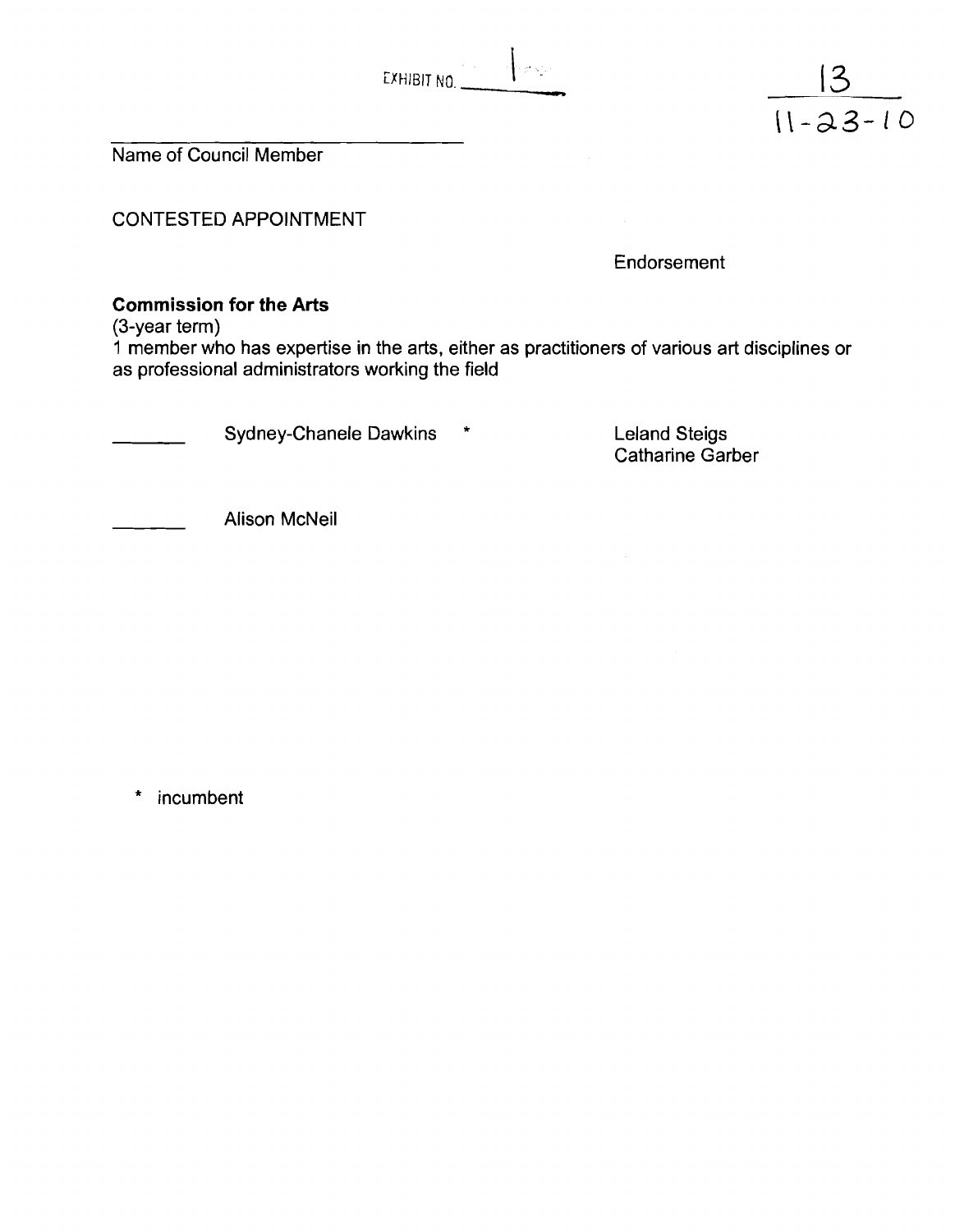Cuty Attorney

Item  $#13$ 

Name of Council Member

CONTESTED APPOINTMENT

**Endorsement** 

#### **Commission for the Arts**

(3-year term)

**1** member who has expertise in the arts, either as practitioners of various art disciplines or as professional administrators working the field



Sydney-Chanele Dawkins \* Leland Steigs<br>
Donley, Pepper, Eurile, Catharine Gar<br>
Krusikk, Hughes, Farova Alison McNeil

Catharine Garber

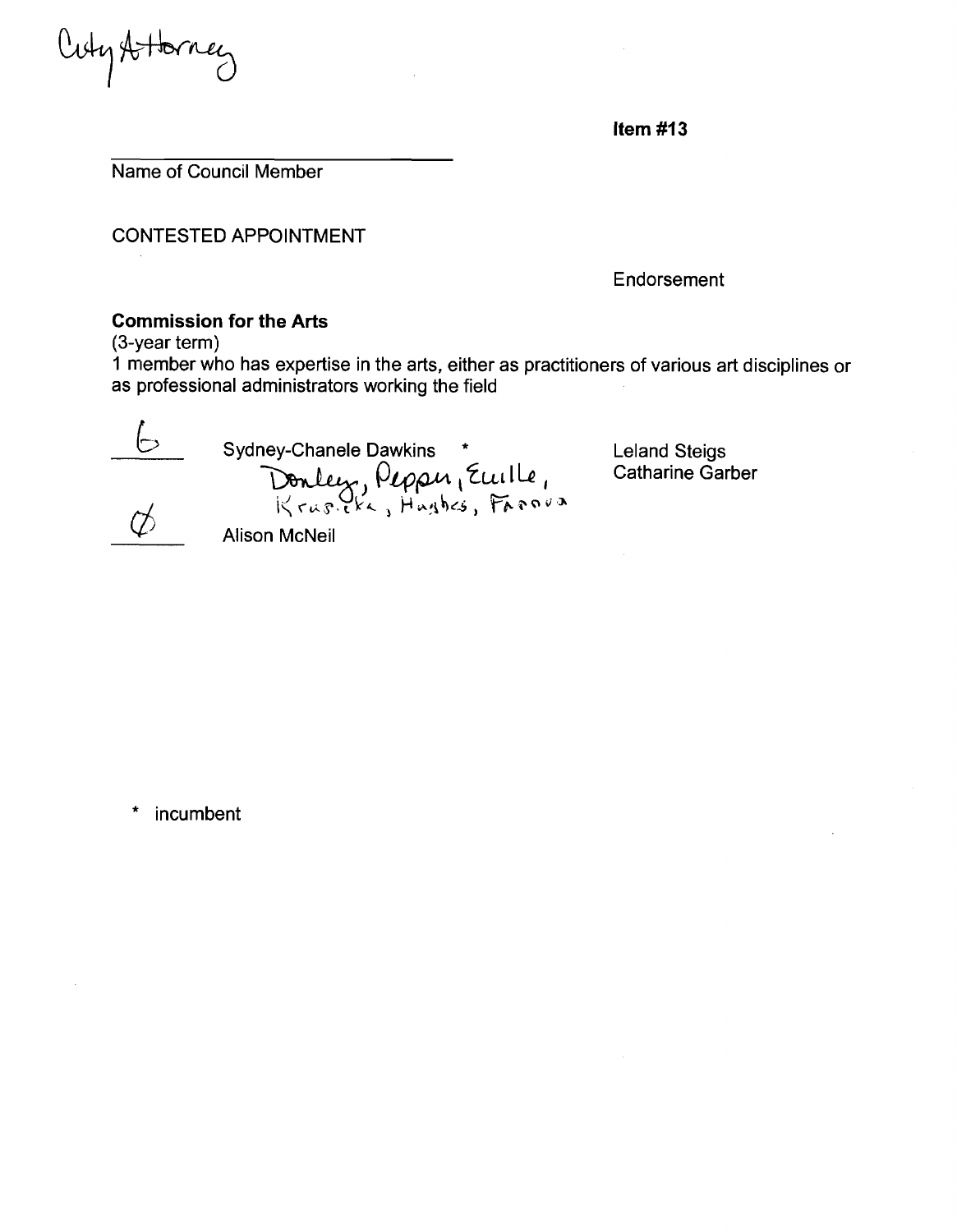Item  $#13$ 

 $\Sigma$ uille Name of Council Member

CONTESTED APPOINTMENT

Endorsement

### **Commission for the Arts**

(3-year term)

1 member who has expertise in the arts, either as practitioners of various art disciplines or as professional administrators working the field



, Sydney-Chanele Dawkins \*

Leland Steigs Catharine Garber

Alison McNeil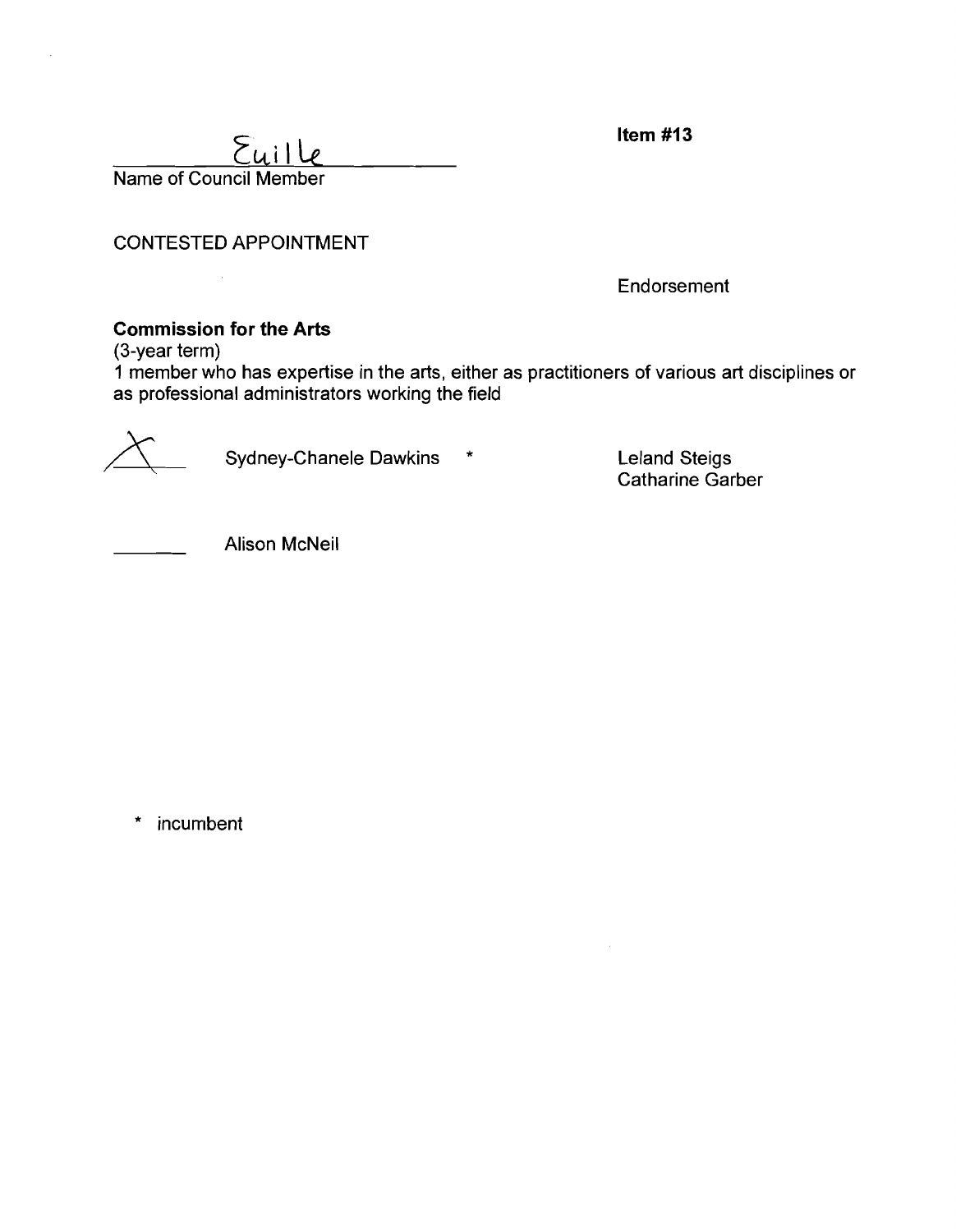$D_{unit}$ Name of Council Member Item  $#13$ 

CONTESTED APPOINTMENT

Endorsement

### **Commission for the Arts**

(3-year term)

**1** mernber who Iias expertise in the arts, either as practitioners of various art disciplines or as professional administrators working the field

Sydney-Chanele Dawkins \*

Leland Steigs Catharine Garber

Alison McNeil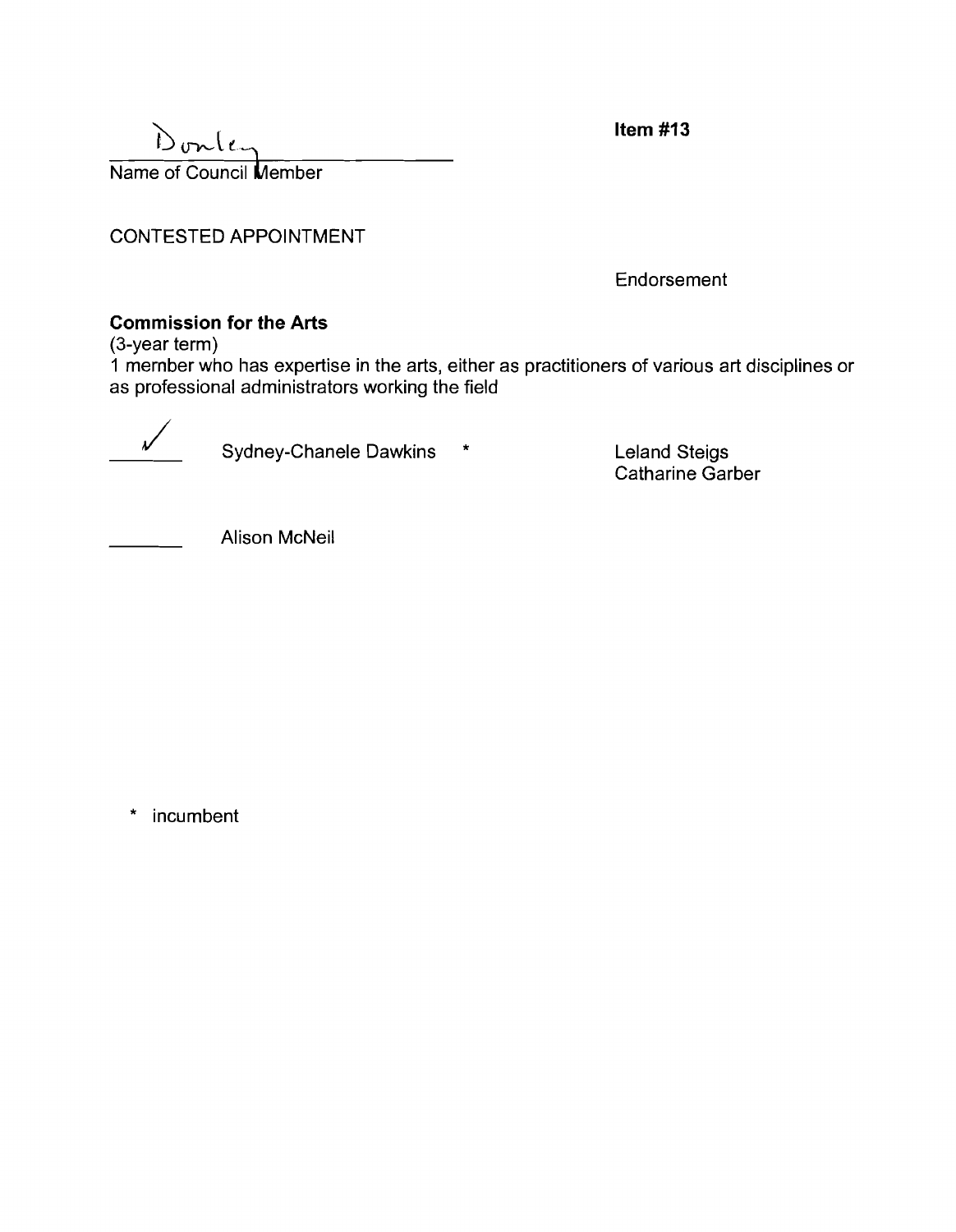t%HlBlT **NO.**   $\frac{EXHIBIT}{F_{\Omega}}$  $\alpha$ Name of Council Member



CONTESTED APPOINTMENT

**Endorsement** 

# **Commission for the Arts**

(3-year term)

1 member who has expertise in the arts, either as practitioners of various art disciplines or as professional administrators working the field<br>
Sydney-Chanele Dawkins \*



Leland Steigs Catharine Garber



Alison McNeil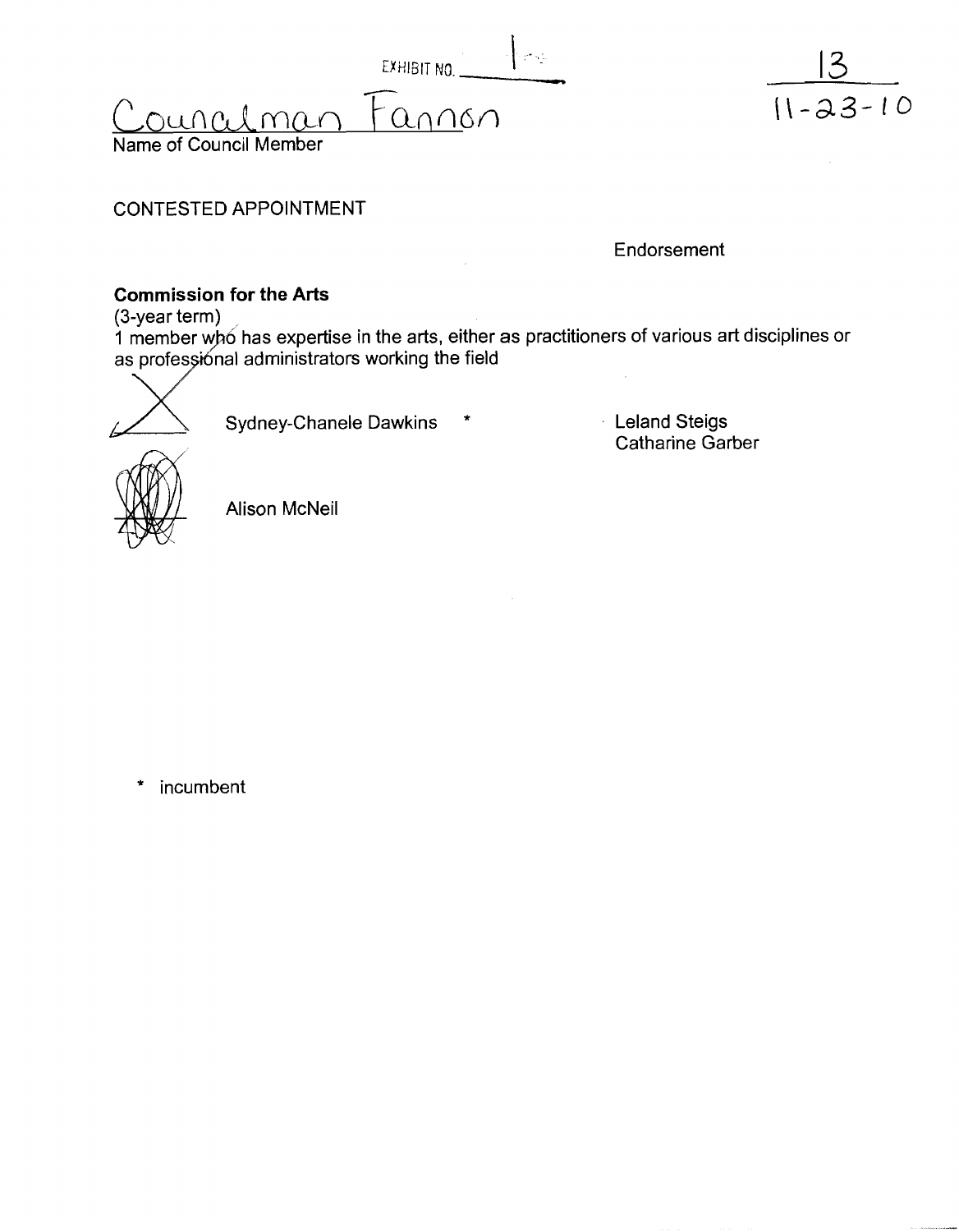|                                                      | EXHIBIT NO. | <b>There you</b> |
|------------------------------------------------------|-------------|------------------|
| <u>Councilwoman Hughes</u><br>Name of Council Member |             |                  |



CONTESTED APPOINTMENT

Endorsement

## **Commission for the Arts**

(3-year term)

1 member who has expertise in the arts, either as practitioners of various art disciplines or as professional administrators working the field



 $V$  Sydney-Chanele Dawkins  $*$ 

Leland Steigs<br>Catharine Garber



Alison McNeil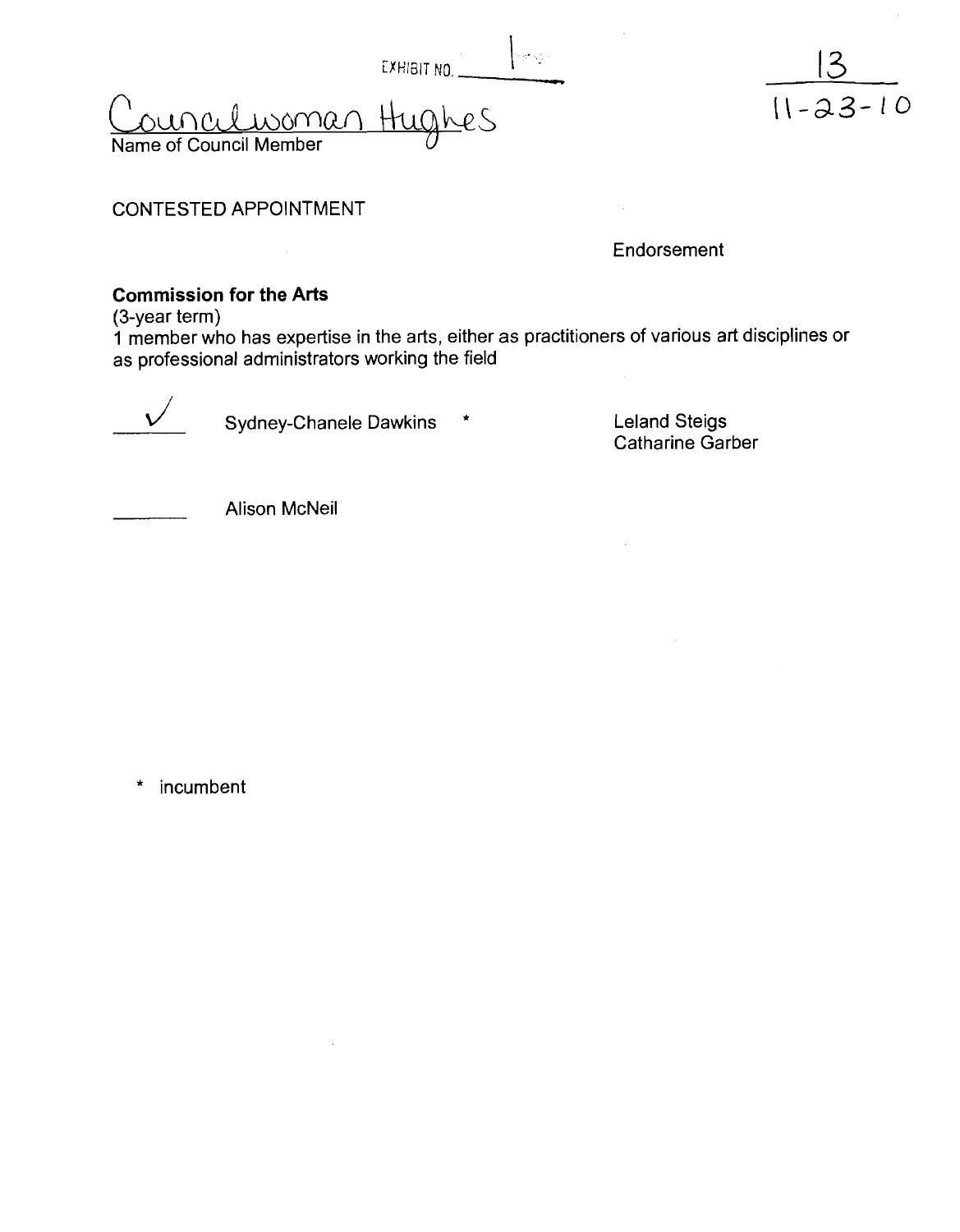EXHIBIT NO.



CONTESTED APPOINTMENT

Endorsement

### **Commission for the Arts**

(3-year term)

**1** member who has expertise in the arts, either as practitioners of various art disciplines or as professional administrators working the field



Sydney-Chanele Dawkins \* The Leland Steigs

Catharine Garber